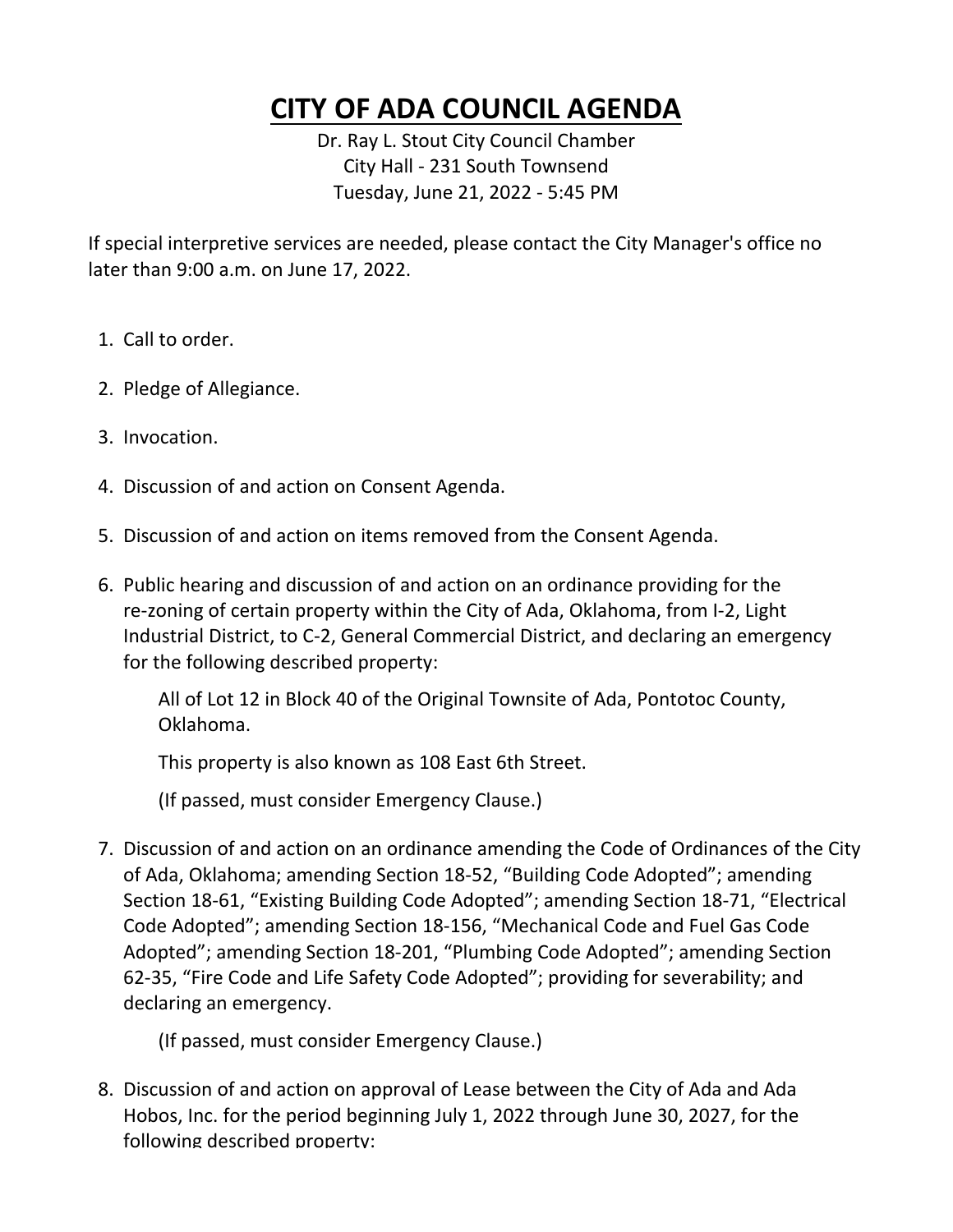**The Southwest Quarter of the Northeast Quarter (SW/4 NE/4) of Section 34, Township 2 North, Range 6 East, Pontotoc County, State of Oklahoma.**

- **9. Discussion of and action on Contract for Services with Ada Main Street.**
- **10. Discussion of and action on Contract for Services with Addiction & Behavioral Health Center, Inc.**
- **11. Discussion of and action on Contract for Services with Family Crisis Center.**
- **12. Discussion of and action on Agreement with Kiwanis Club of Greater Ada.**
- **13. Discussion of and action on Contract and Agreement with McCall's Chapel School, Inc.**
- **14. Discussion of and action on Agreement with Pontotoc Animal Welfare Society, Inc. (PAWS)**
- **15. Discussion of and action on Contract for Services with Pontotoc County Junior Livestock Show Committee.**
- **16. Discussion of and action on Contract for Services with Pontotoc County Public Transit Authority, d/b/a Call-A-Ride Public Transit.**
- **17. Discussion of and action on Contract for Services with Unity Point Counseling and Resource Center, Inc. (formerly Ada Area Youth Shelter, Inc.)**
- **18. Discussion of and action on Independent Contractor Agreement with Terry Swopes.**
- **19. Executive Session to discuss matters pertaining to economic development because an Executive Session is necessary to protect the confidentiality of the business [as provided in Title 25, O.S. Section 307(C)(11)].**
- **20. Reports by City Manager and/or City Staff.**
- **21. Persons to be heard on any matter not on the agenda.**
- **22. Adjournment.**

## **ADA PUBLIC WORKS AUTHORITY AGENDA**

**Dr. Ray L. Stout City Council Chamber City Hall - 231 South Townsend**